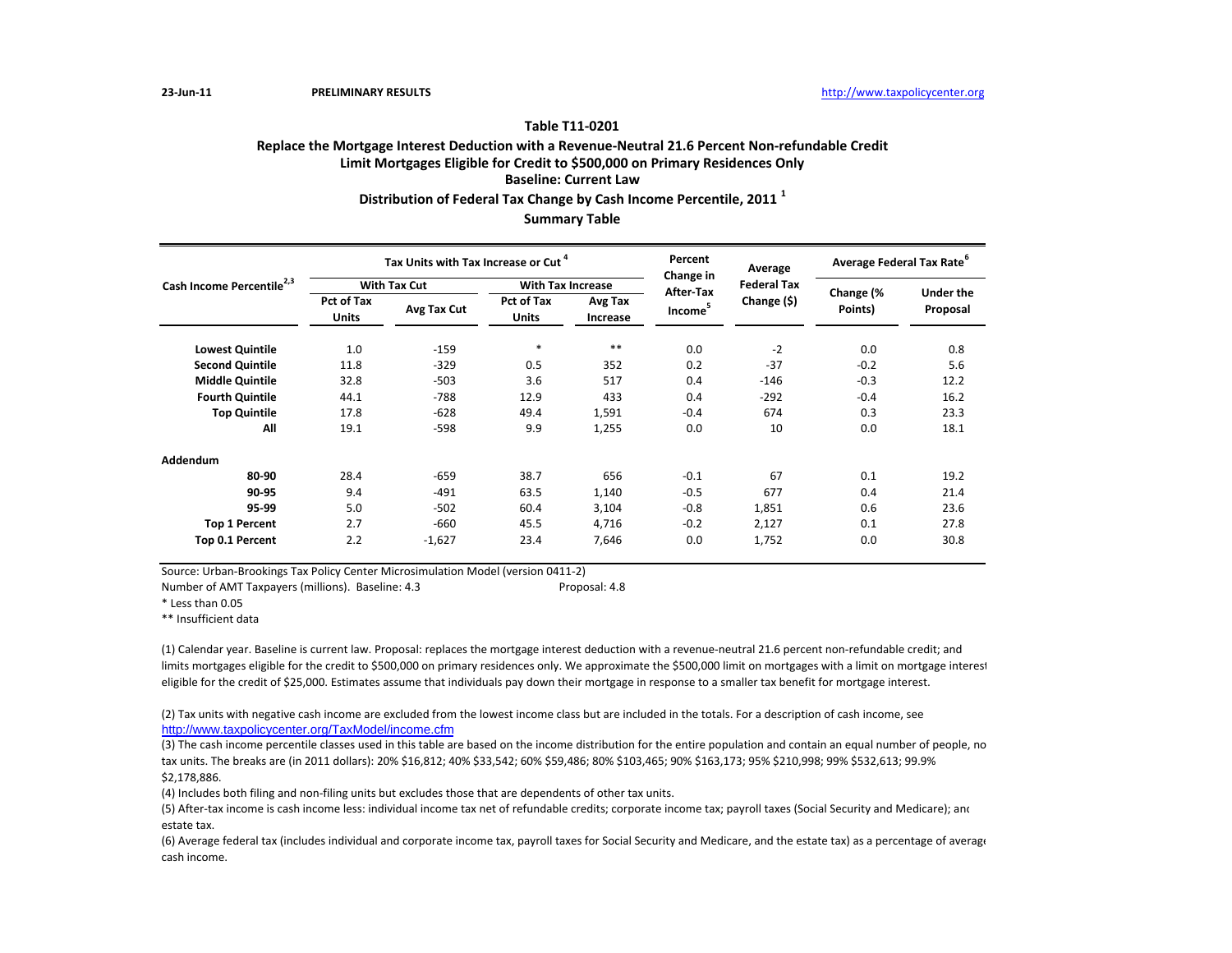#### **Table T11‐0201**

## **Distribution of Federal Tax Change by Cash Income Percentile, <sup>2011</sup> <sup>1</sup> Detail TableReplace the Mortgage Interest Deduction with <sup>a</sup> Revenue‐Neutral 21.6 Percent Non‐refundable Credit Limit Mortgages Eligible for Credit to \$500,000 on Primary Residences Only Baseline: Current Law**

**Lowest Quintile** 1.0 \* 0.0 ‐2 ‐2.1 0.0 0.2 0.0 0.8 **Second Quintile d Quintile** 11.8 0.5 0.2 -37 -2.6 -0.1 2.6 -0.2 5.6 **Middle Quintile** 32.8 3.6 0.4 ‐146 ‐2.6 ‐0.3 9.1 ‐0.3 12.2 **Fourthh Quintile** 44.1 12.9 0.4 -292 -2.2 -0.4 17.7 -0.4 16.2 **Top Quintile** 17.8 49.4 ‐0.4 674 1.2 0.8 70.3 0.3 23.3 **All** 19.1 9.9 0.0 10 0.1 0.0 100.0 0.0 18.1**Addendum80‐90** 28.4 38.7 ‐0.1 67 0.3 0.0 15.2 0.1 19.2 **90‐95** 9.4 63.5 ‐0.5 677 1.8 0.2 11.5 0.4 21.4 **95‐99** 5.0 60.4 ‐0.8 1,851 2.5 0.4 17.9 0.6 23.6 **Top 1 Percent** 2.7 45.5 ‐0.2 2,127 0.5 0.1 25.7 0.1 27.8 **Top 0.1 Percent** 2.2 23.4 0.0 1,752 0.1 0.0 13.1 0.0 30.8 **Under theProposal Change (% Points) Cash Income Percentile2,3 Share of Federal Taxes of Federal Taxes Average Federal Tax Rate<sup>6</sup> With Tax Cut Under theProposal With Tax IncreaseDollars Percent Change (% Points) Percent of TaxPercent Change in After‐TaxIncome<sup>5</sup> Average Federal Tax Change**

### **Baseline Distribution of Income and Federal Taxes by Cash Income Percentile, <sup>2011</sup> <sup>1</sup>**

|                                       | Tax Units <sup>4</sup>       |                            |                      | Pre-Tax Income      |                      | <b>Federal Tax Burden</b> |                      | After-Tax Income <sup>5</sup> |                                         |
|---------------------------------------|------------------------------|----------------------------|----------------------|---------------------|----------------------|---------------------------|----------------------|-------------------------------|-----------------------------------------|
| Cash Income Percentile <sup>2,3</sup> | <b>Number</b><br>(thousands) | Percent of<br><b>Total</b> | Average<br>(dollars) | Percent of<br>Total | Average<br>(dollars) | Percent of<br>Total       | Average<br>(dollars) | Percent of<br>Total           | <b>Federal Tax</b><br>Rate <sup>6</sup> |
| <b>Lowest Quintile</b>                | 43,661                       | 26.6                       | 9,187                | 3.8                 | 77                   | 0.2                       | 9,111                | 4.5                           | 0.8                                     |
| <b>Second Quintile</b>                | 36,819                       | 22.5                       | 24,603               | 8.5                 | 1,420                | 2.7                       | 23,183               | 9.7                           | 5.8                                     |
| <b>Middle Quintile</b>                | 32,344                       | 19.7                       | 44.639               | 13.5                | 5,592                | 9.3                       | 39,047               | 14.4                          | 12.5                                    |
| <b>Fourth Quintile</b>                | 26,761                       | 16.3                       | 79,524               | 19.9                | 13,168               | 18.2                      | 66,356               | 20.3                          | 16.6                                    |
| <b>Top Quintile</b>                   | 23,243                       | 14.2                       | 251,746              | 54.6                | 58,040               | 69.5                      | 193,706              | 51.3                          | 23.1                                    |
| All                                   | 163,869                      | 100.0                      | 65,357               | 100.0               | 11,841               | 100.0                     | 53,516               | 100.0                         | 18.1                                    |
| Addendum                              |                              |                            |                      |                     |                      |                           |                      |                               |                                         |
| 80-90                                 | 11.775                       | 7.2                        | 130,276              | 14.3                | 24,948               | 15.1                      | 105,329              | 14.1                          | 19.2                                    |
| 90-95                                 | 5,676                        | 3.5                        | 183,757              | 9.7                 | 38,713               | 11.3                      | 145,044              | 9.4                           | 21.1                                    |
| 95-99                                 | 4,619                        | 2.8                        | 320,086              | 13.8                | 73,522               | 17.5                      | 246,564              | 13.0                          | 23.0                                    |
| <b>Top 1 Percent</b>                  | 1,173                        | 0.7                        | 1,530,773            | 16.8                | 422,728              | 25.6                      | 1,108,045            | 14.8                          | 27.6                                    |
| Top 0.1 Percent                       | 120                          | 0.1                        | 6,859,873            | 7.7                 | 2,113,525            | 13.1                      | 4,746,348            | 6.5                           | 30.8                                    |

Source: Urban‐Brookings Tax Policy Center Microsimulation Model (version 0411‐2).

Number of AMT Taxpayers (millions). Baseline: 4.3 Proposal: 4.8

\* Less than 0.05

(1) Calendar year. Baseline is current law. Proposal: replaces the mortgage interest deduction with <sup>a</sup> revenue‐neutral 21.6 percent non‐refundable credit; and limits mortgages eligible for the credit to \$500,000 on primary residences only. We approximate the \$500,000 limit on mortgages with a limit on mortgage interest eligible for the credit of \$25,000. Estimates assume that individuals pay down their mortgage in response to <sup>a</sup> smaller tax benefit for mortgage interest.

(2) Tax units with negative cash income are excluded from the lowest income class but are included in the totals. For <sup>a</sup> description of cash income, see http://www.taxpolicycenter.org/TaxModel/income.cfm

(3) The cash income percentile classes used in this table are based on the income distribution for the entire population and contain an equal number of people, not tax units. The breaks are (in 2011 dollars): 20% \$16,812; 40% \$33,542; 60% \$59,486; 80% \$103,465; 90% \$163,173; 95% \$210,998; 99% \$532,613; 99.9% \$2,178,886.

(4) Includes both filing and non‐filing units but excludes those that are dependents of other tax units.

(5) After‐tax income is cash income less: individual income tax net of refundable credits; corporate income tax; payroll taxes (Social Security and Medicare); and estate tax.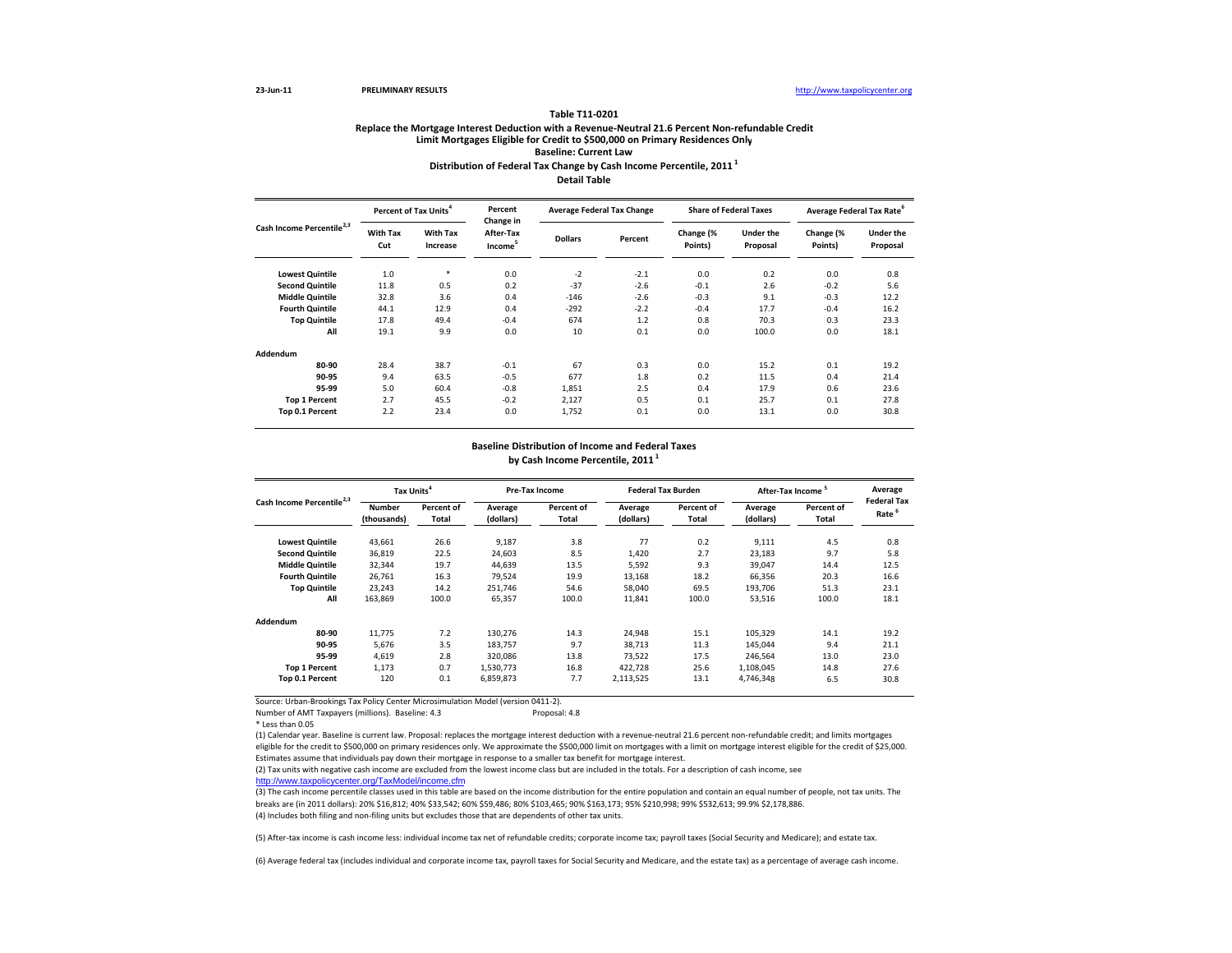#### **Table T11‐0201**

## **Replace the Mortgage Interest Deduction with <sup>a</sup> Revenue‐Neutral 21.6 Percent Non‐refundable Credit Limit Mortgages Eligible for Credit to \$500,000 on Primary Residences Only Baseline: Current Law Distribution of Federal Tax Change by Cash Income Percentile Adjusted for Family Size, <sup>2011</sup> <sup>1</sup> Detail Table**

**Lowest Quintile** 0.2 0.0 0.0 0 0.0 0.0 ‐0.6 0.0 ‐3.7 **Second** Quintile **Quintile** 6.8 1.6 0.1 ‐12 ‐1.5 0.0 1.4 ‐0.1 3.6 **Middlee Quintile** 28.8 3.6 0.4 -130 -2.9 -0.2 7.4 -0.3 11.0 **Fourthh Quintile** 47.4 4.7 0.5 -313 -2.9 -0.5 16.7 -0.5 15.6 **Top Quintile** 17.3 44.8 ‐0.3 543 1.1 0.8 75.0 0.3 23.2 **All** 19.1 9.9 0.0 10 0.1 0.0 100.0 0.0 18.1**Addendum80‐90** $26.3$   $36.7$   $-0.1$   $85$   $0.4$   $0.1$   $16.2$   $0.1$   $19.5$ **90‐95** 11.6 53.1 ‐0.4 488 1.5 0.2 12.7 0.3 21.1 **95‐99** 5.2 55.8 ‐0.7 1,449 2.3 0.4 19.2 0.5 23.4 **Top 1 Percent** 2.8 42.1 ‐0.2 1,857 0.5 0.1 26.9 0.1 27.6 **Top 0.1 Percent** 2.1 21.6 0.0 1,559 0.1 0.0 13.5 0.0 30.5 **Percent of Tax Units<sup>4</sup> Percent Change in After‐TaxIncome<sup>5</sup> Average Federal Tax Change Share of Federal Taxes Average Federal Tax Rate<sup>6</sup> Dollars Under theProposal Cash Income Percentile2,3 PercentChange (% Points) Under the Proposal Change (% Points) With Tax Increase With Tax Cut**

#### **Baseline Distribution of Income and Federal Taxes**

**by Cash Income Percentile Adjusted for Family Size, <sup>2011</sup> <sup>1</sup>**

| Cash Income Percentile <sup>2,3</sup> | Tax Units <sup>4</sup> |                            |                      | <b>Pre-Tax Income</b>      |                      | <b>Federal Tax Burden</b>  |                      | After-Tax Income <sup>5</sup> |                                         |
|---------------------------------------|------------------------|----------------------------|----------------------|----------------------------|----------------------|----------------------------|----------------------|-------------------------------|-----------------------------------------|
|                                       | Number<br>(thousands)  | Percent of<br><b>Total</b> | Average<br>(dollars) | Percent of<br><b>Total</b> | Average<br>(dollars) | Percent of<br><b>Total</b> | Average<br>(dollars) | Percent of<br>Total           | <b>Federal Tax</b><br>Rate <sup>6</sup> |
| <b>Lowest Quintile</b>                | 36,119                 | 22.0                       | 8,514                | 2.9                        | $-314$               | $-0.6$                     | 8,828                | 3.6                           | $-3.7$                                  |
| <b>Second Quintile</b>                | 34,184                 | 20.9                       | 21.971               | 7.0                        | 797                  | 1.4                        | 21,175               | 8.3                           | 3.6                                     |
| <b>Middle Quintile</b>                | 32,894                 | 20.1                       | 39.696               | 12.2                       | 4,480                | 7.6                        | 35,217               | 13.2                          | 11.3                                    |
| <b>Fourth Quintile</b>                | 30,355                 | 18.5                       | 68.751               | 19.5                       | 11,003               | 17.2                       | 57,747               | 20.0                          | 16.0                                    |
| <b>Top Quintile</b>                   | 29.277                 | 17.9                       | 214.472              | 58.6                       | 49.209               | 74.3                       | 165.264              | 55.2                          | 22.9                                    |
| All                                   | 163.869                | 100.0                      | 65,357               | 100.0                      | 11,841               | 100.0                      | 53,516               | 100.0                         | 18.1                                    |
| Addendum                              |                        |                            |                      |                            |                      |                            |                      |                               |                                         |
| 80-90                                 | 14.737                 | 9.0                        | 109.930              | 15.1                       | 21,318               | 16.2                       | 88.613               | 14.9                          | 19.4                                    |
| 90-95                                 | 7.285                  | 4.5                        | 160.327              | 10.9                       | 33,328               | 12.5                       | 126,999              | 10.6                          | 20.8                                    |
| 95-99                                 | 5,822                  | 3.6                        | 274.602              | 14.9                       | 62,661               | 18.8                       | 211,941              | 14.1                          | 22.8                                    |
| <b>Top 1 Percent</b>                  | 1.433                  | 0.9                        | 1.320.449            | 17.7                       | 362.091              | 26.7                       | 958.358              | 15.7                          | 27.4                                    |
| Top 0.1 Percent                       | 144                    | 0.1                        | 5,985,092            | 8.0                        | 1,824,792            | 13.5                       | 4,160,300            | 6.8                           | 30.5                                    |

Source: Urban‐Brookings Tax Policy Center Microsimulation Model (version 0411‐2).

Number of AMT Taxpayers (millions). Baseline: 4.3 Proposal: 4.8

\* Less than 0.05

(1) Calendar year. Baseline is current law. Proposal: replaces the mortgage interest deduction with <sup>a</sup> revenue‐neutral 21.6 percent non‐refundable credit; and limits mortgages eligible for the credit to \$500,000 on primary residences only. We approximate the \$500,000 limit on mortgages with a limit on mortgage interest eligible for the credit of \$25,000. Estimates assume that individuals pay down their mortgage in response to <sup>a</sup> smaller tax benefit for mortgage interest.

(2) Tax units with negative cash income are excluded from the lowest income class but are included in the totals. For <sup>a</sup> description of cash income, see

http://www.taxpolicycenter.org/TaxModel/income.cfm

(3) The cash income percentile classes used in this table are based on the income distribution for the entire population and contain an equal number of people, not tax units. The incomes used are adjusted for family size by dividing by the square root of the number of people in the tax unit. The resulting percentile breaks are (in 2011 dollars): 20% \$11,688; 40% \$22,351; 60% \$38,055; 80% \$65,353; 90% \$95,935; 95% \$134,201; 99% \$335,779; 99.9% \$1,350,445.

(4) Includes both filing and non-filing units but excludes those that are dependents of other tax units.

(5) After‐tax income is cash income less: individual income tax net of refundable credits; corporate income tax; payroll taxes (Social Security and Medicare); and estate tax.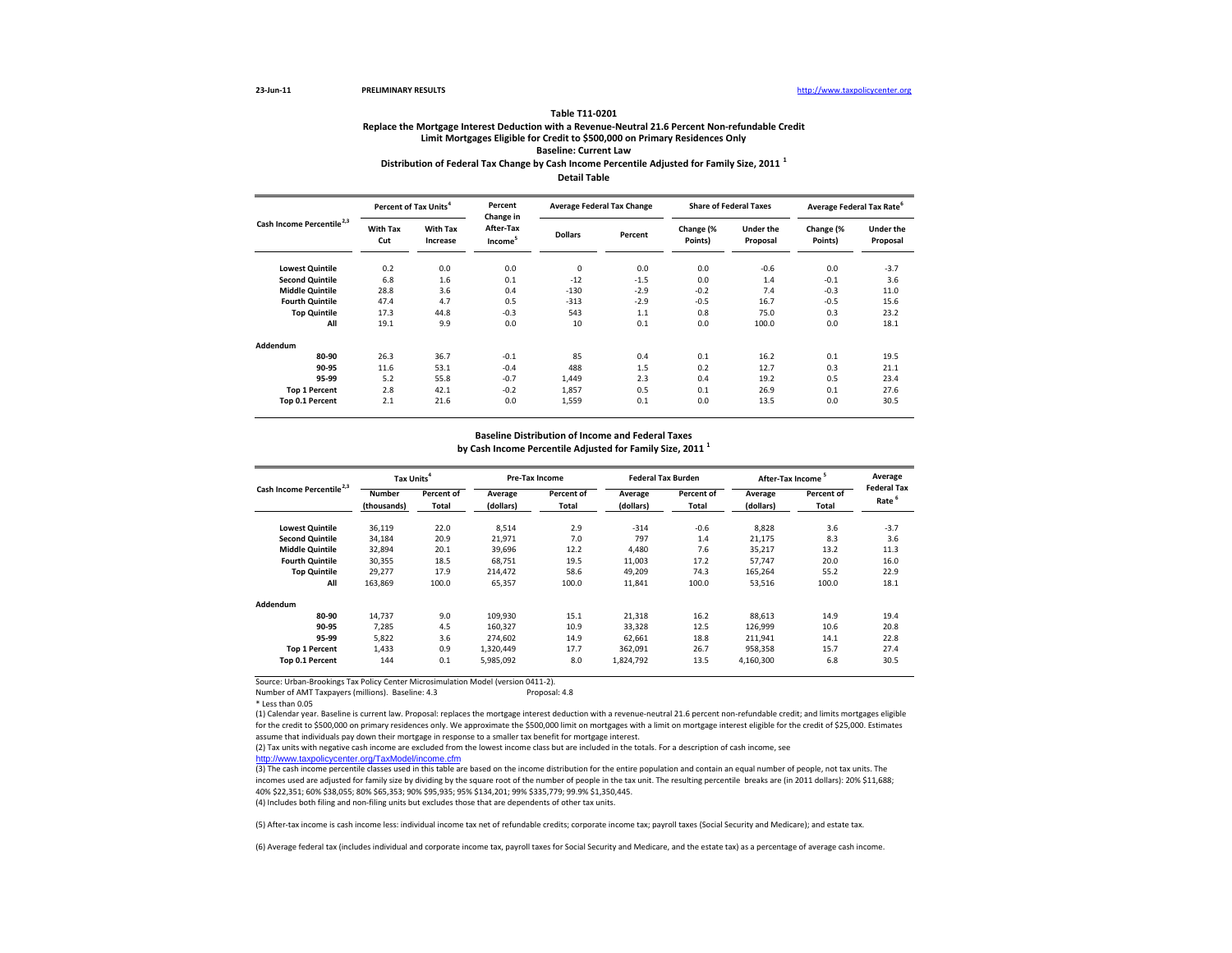#### **Table T11‐0201**

## **Distribution of Federal Tax Change by Cash Income Percentile Adjusted for Family Size, <sup>2011</sup><sup>1</sup> Detail Table ‐ Single Tax Units Replace the Mortgage Interest Deduction with <sup>a</sup> Revenue‐Neutral 21.6 Percent Non‐refundable Credit Limit Mortgages Eligible for Credit to \$500,000 on Primary Residences Only Baseline: Current Law**

**Lowest Quintile** 0.3 0.0 0.0 0 ‐0.1 0.0 1.2 0.0 3.4 **Second** Quintile **Quintile** 5.1 0.1 0.1 ‐11 ‐1.1 0.0 4.3 ‐0.1 6.2 **Middle Quintile** 20.2 0.2 0.3 ‐70 ‐1.9 ‐0.2 12.3 ‐0.2 12.1 **Fourth Quintile** 35.9 2.8 0.4 ‐146 ‐1.7 ‐0.3 20.9 ‐0.3 17.3 **Top Quintile** 12.0 35.6 ‐0.2 245 0.8 0.6 61.2 0.2 23.7 **All** 11.9 4.4 0.0 ‐11 ‐0.2 0.0 100.0 0.0 17.2 **Addendum80‐900** 16.4 31.8 -0.1 50 0.3 0.1 17.9 0.1 21.0 **90‐95** 9.2 39.1 ‐0.2 202 0.9 0.1 8.1 0.2 21.9 **95‐99** 3.2 44.5 ‐0.5 690 1.7 0.3 15.0 0.4 22.9 **Top 1 Percent** 1.9 34.6 ‐0.2 1,141 0.5 0.1 20.1 0.1 28.9 **Top 0.1 Percent** 2.3 20.2 ‐0.1 1,318 0.1 0.0 9.8 0.0 33.6 **Under theProposal With Tax IncreaseDollars Percent Change (% Points) Under the Proposal Change (% Points) Average Federal Tax Rate<sup>6</sup> With Tax Cut Cash Income Percentile2,3 Percent of TaxPercent Change in After‐TaxIncome<sup>5</sup> Average Federal Tax Change Share of Federal Taxes**

### **Baseline Distribution of Income and Federal Taxes**

**by Cash Income Percentile Adjusted for Family Size, <sup>2011</sup><sup>1</sup>**

| Cash Income Percentile <sup>2,3</sup> | Tax Units <sup>4</sup>       |                            | Pre-Tax Income       |                     | <b>Federal Tax Burden</b> |                     | After-Tax Income     |                     | Average<br><b>Federal Tax</b> |
|---------------------------------------|------------------------------|----------------------------|----------------------|---------------------|---------------------------|---------------------|----------------------|---------------------|-------------------------------|
|                                       | <b>Number</b><br>(thousands) | Percent of<br><b>Total</b> | Average<br>(dollars) | Percent of<br>Total | Average<br>(dollars)      | Percent of<br>Total | Average<br>(dollars) | Percent of<br>Total | Rate <sup>6</sup>             |
| <b>Lowest Quintile</b>                | 23,744                       | 29.6                       | 6,815                | 5.9                 | 230                       | 1.2                 | 6,585                | 6.9                 | 3.4                           |
| <b>Second Quintile</b>                | 19,342                       | 24.1                       | 17,082               | 12.0                | 1,070                     | 4.4                 | 16,012               | 13.6                | 6.3                           |
| <b>Middle Quintile</b>                | 15,928                       | 19.9                       | 30,098               | 17.4                | 3,715                     | 12.5                | 26,383               | 18.4                | 12.3                          |
| <b>Fourth Quintile</b>                | 11.766                       | 14.7                       | 48.403               | 20.7                | 8,536                     | 21.2                | 39,867               | 20.6                | 17.6                          |
| <b>Top Quintile</b>                   | 8,867                        | 11.1                       | 137.269              | 44.2                | 32,330                    | 60.6                | 104,939              | 40.8                | 23.6                          |
| All                                   | 80,235                       | 100.0                      | 34,300               | 100.0               | 5,895                     | 100.0               | 28,405               | 100.0               | 17.2                          |
| Addendum                              |                              |                            |                      |                     |                           |                     |                      |                     |                               |
| 80-90                                 | 5.214                        | 6.5                        | 77.390               | 14.7                | 16.196                    | 17.9                | 61.193               | 14.0                | 20.9                          |
| 90-95                                 | 1.603                        | 2.0                        | 109.752              | 6.4                 | 23.782                    | 8.1                 | 85,971               | 6.0                 | 21.7                          |
| 95-99                                 | 1.667                        | 2.1                        | 185.341              | 11.2                | 41.793                    | 14.7                | 143,548              | 10.5                | 22.6                          |
| <b>Top 1 Percent</b>                  | 383                          | 0.5                        | 857.687              | 12.0                | 246.343                   | 20.0                | 611,344              | 10.3                | 28.7                          |
| Top 0.1 Percent                       | 33                           | 0.0                        | 4,190,532            | 5.0                 | 1,407,004                 | 9.8                 | 2,783,528            | 4.0                 | 33.6                          |

Source: Urban‐Brookings Tax Policy Center Microsimulation Model (version 0411‐2).

(1) Calendar year. Baseline is current law. Proposal: replaces the mortgage interest deduction with <sup>a</sup> revenue‐neutral 21.6 percent non‐refundable credit; and limits mortgages eligible for the credit to \$500,000 on primary residences only. We approximate the \$500,000 limit on mortgages with <sup>a</sup> limit on mortgage interest eligible for the credit of \$25,000. Estimates assume that individuals pay down their mortgage in response to <sup>a</sup> smaller tax benefit for mortgage interest.

http://www.taxpolicycenter.org/TaxModel/income.cfm (2) Tax units with negative cash income are excluded from the lowest income class but are included in the totals. For <sup>a</sup> description of cash income, see

(3) The cash income percentile classes used in this table are based on the income distribution for the entire population and contain an equal number of people, not tax units. The incomes used are adjusted for family size by dividing by the square root of the number of people in the tax unit. The resulting percentile breaks are (in 2011 dollars): 20% \$11,688; 40% \$22,351; 60% \$38,055; 80% \$65,353; 90% \$95,935; 95% \$134,201; 99% \$335,779; 99.9% \$1,350,445.

(4) Includes both filing and non‐filing units but excludes those that are dependents of other tax units.

(5) After‐tax income is cash income less: individual income tax net of refundable credits; corporate income tax; payroll taxes (Social Security and Medicare); and estate tax.

<sup>\*</sup> Less than 0.05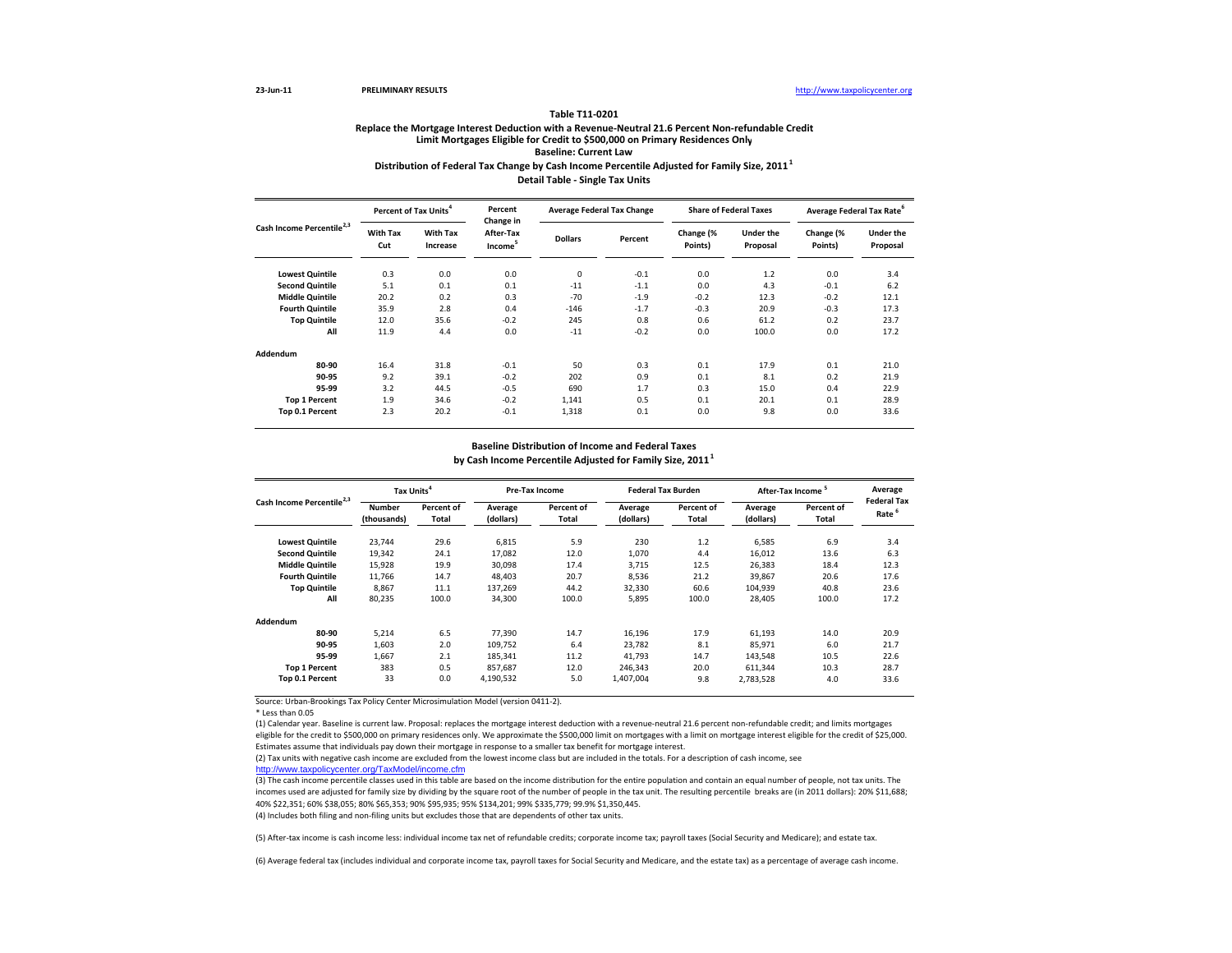#### **Table T11‐0201**

## **Distribution of Federal Tax Change by Cash Income Percentile Adjusted for Family Size, <sup>2011</sup><sup>1</sup> Detail Table ‐ Married Tax Units Filing Jointly Replace the Mortgage Interest Deduction with <sup>a</sup> Revenue‐Neutral 21.6 Percent Non‐refundable Credit Limit Mortgages Eligible for Credit to \$500,000 on Primary Residences Only Baseline: Current Law**

**Lowest Quintile** 0.2 0.0 0.0 0 0.0 0.0 ‐0.3 0.0 ‐8.1 **Second** Quintile **Quintile** 8.6 4.7 0.0 ‐10 ‐1.1 0.0 0.4 0.0 3.0 **Middle Quintile** 37.1 7.6 0.4 ‐204 ‐3.8 ‐0.2 4.3 ‐0.4 9.8 **Fourthh Quintile** 56.6 5.2 0.6 -460 -3.6 -0.6 14.1 -0.5 14.6 **Top Quintile** 19.9 49.1 ‐0.4 685 1.2 0.8 81.4 0.3 23.0 **All** 30.4 19.8 ‐0.1 61 0.3 0.0 100.0 0.1 19.5 **Addendum80‐90** 32.8 39.0 ‐0.1 97 0.4 0.0 15.7 0.1 18.8 **90‐95** 12.6 57.3 ‐0.4 558 1.5 0.2 14.7 0.3 20.9 **95‐99** 5.9 60.8 ‐0.7 1,780 2.5 0.5 21.4 0.6 23.5 **Top 1 Percent** 3.2 45.0 ‐0.2 2,136 0.5 0.1 29.5 0.1 27.2 **Top 0.1 Percent** 2.0 22.1 0.0 1,632 0.1 0.0 14.6 0.0 29.9 **Under theProposal With Tax IncreaseDollars Percent Change (% Points) Under the Proposal Change (% Points) Average Federal Tax Rate<sup>6</sup> With Tax Cut Cash Income Percentile2,3 Percent of TaxPercent Change in After‐TaxIncome<sup>5</sup> Average Federal Tax Change Share of Federal Taxes**

### **Baseline Distribution of Income and Federal Taxes**

**by Cash Income Percentile Adjusted for Family Size, <sup>2011</sup><sup>1</sup>**

| Cash Income Percentile <sup>2,3</sup> | Tax Units <sup>4</sup> |                            |                      | Pre-Tax Income      |                      | <b>Federal Tax Burden</b> |                      | <b>After-Tax Income</b> |                            |
|---------------------------------------|------------------------|----------------------------|----------------------|---------------------|----------------------|---------------------------|----------------------|-------------------------|----------------------------|
|                                       | Number<br>(thousands)  | Percent of<br><b>Total</b> | Average<br>(dollars) | Percent of<br>Total | Average<br>(dollars) | Percent of<br>Total       | Average<br>(dollars) | Percent of<br>Total     | <b>Federal Tax</b><br>Rate |
| <b>Lowest Quintile</b>                | 4,201                  | 7.4                        | 12,701               | 0.8                 | $-1,028$             | $-0.3$                    | 13,729               | 1.0                     | $-8.1$                     |
| <b>Second Quintile</b>                | 6,521                  | 11.5                       | 30,924               | 2.9                 | 931                  | 0.5                       | 29,993               | 3.5                     | 3.0                        |
| <b>Middle Quintile</b>                | 11,254                 | 19.9                       | 52,021               | 8.5                 | 5,304                | 4.4                       | 46,717               | 9.4                     | 10.2                       |
| <b>Fourth Quintile</b>                | 15,448                 | 27.3                       | 84,707               | 18.9                | 12,829               | 14.7                      | 71.878               | 20.0                    | 15.1                       |
| <b>Top Quintile</b>                   | 18,895                 | 33.4                       | 252,901              | 69.1                | 57,515               | 80.6                      | 195,386              | 66.3                    | 22.7                       |
| All                                   | 56,662                 | 100.0                      | 122.041              | 100.0               | 23,791               | 100.0                     | 98,249               | 100.0                   | 19.5                       |
| Addendum                              |                        |                            |                      |                     |                      |                           |                      |                         |                            |
| 80-90                                 | 8,587                  | 15.2                       | 131,394              | 16.3                | 24,661               | 15.7                      | 106,733              | 16.5                    | 18.8                       |
| 90-95                                 | 5,392                  | 9.5                        | 176.360              | 13.8                | 36,341               | 14.5                      | 140,019              | 13.6                    | 20.6                       |
| 95-99                                 | 3.925                  | 6.9                        | 314.670              | 17.9                | 72.066               | 21.0                      | 242.604              | 17.1                    | 22.9                       |
| <b>Top 1 Percent</b>                  | 992                    | 1.8                        | 1,476,527            | 21.2                | 399.482              | 29.4                      | 1,077,044            | 19.2                    | 27.1                       |
| Top 0.1 Percent                       | 102                    | 0.2                        | 6,440,391            | 9.5                 | 1,921,834            | 14.6                      | 4,518,557            | 8.3                     | 29.8                       |

Source: Urban‐Brookings Tax Policy Center Microsimulation Model (version 0411‐2).

(1) Calendar year. Baseline is current law. Proposal: replaces the mortgage interest deduction with <sup>a</sup> revenue‐neutral 21.6 percent non‐refundable credit; and limits mortgages eligible for the credit to \$500,000 on primary residences only. We approximate the \$500,000 limit on mortgages with <sup>a</sup> limit on mortgage interest eligible for the credit of \$25,000. Estimates assume that individuals pay down their mortgage in response to <sup>a</sup> smaller tax benefit for mortgage interest.

http://www.taxpolicycenter.org/TaxModel/income.cfm (2) Tax units with negative cash income are excluded from the lowest income class but are included in the totals. For <sup>a</sup> description of cash income, see

(3) The cash income percentile classes used in this table are based on the income distribution for the entire population and contain an equal number of people, not tax units. The incomes used are adjusted for family size by dividing by the square root of the number of people in the tax unit. The resulting percentile breaks are (in 2011 dollars): 20% \$11,688; 40% \$22,351; 60% \$38,055; 80% \$65,353; 90% \$95,935; 95% \$134,201; 99% \$335,779; 99.9% \$1,350,445.

(4) Includes both filing and non‐filing units but excludes those that are dependents of other tax units.

(5) After‐tax income is cash income less: individual income tax net of refundable credits; corporate income tax; payroll taxes (Social Security and Medicare); and estate tax.

<sup>\*</sup> Less than 0.05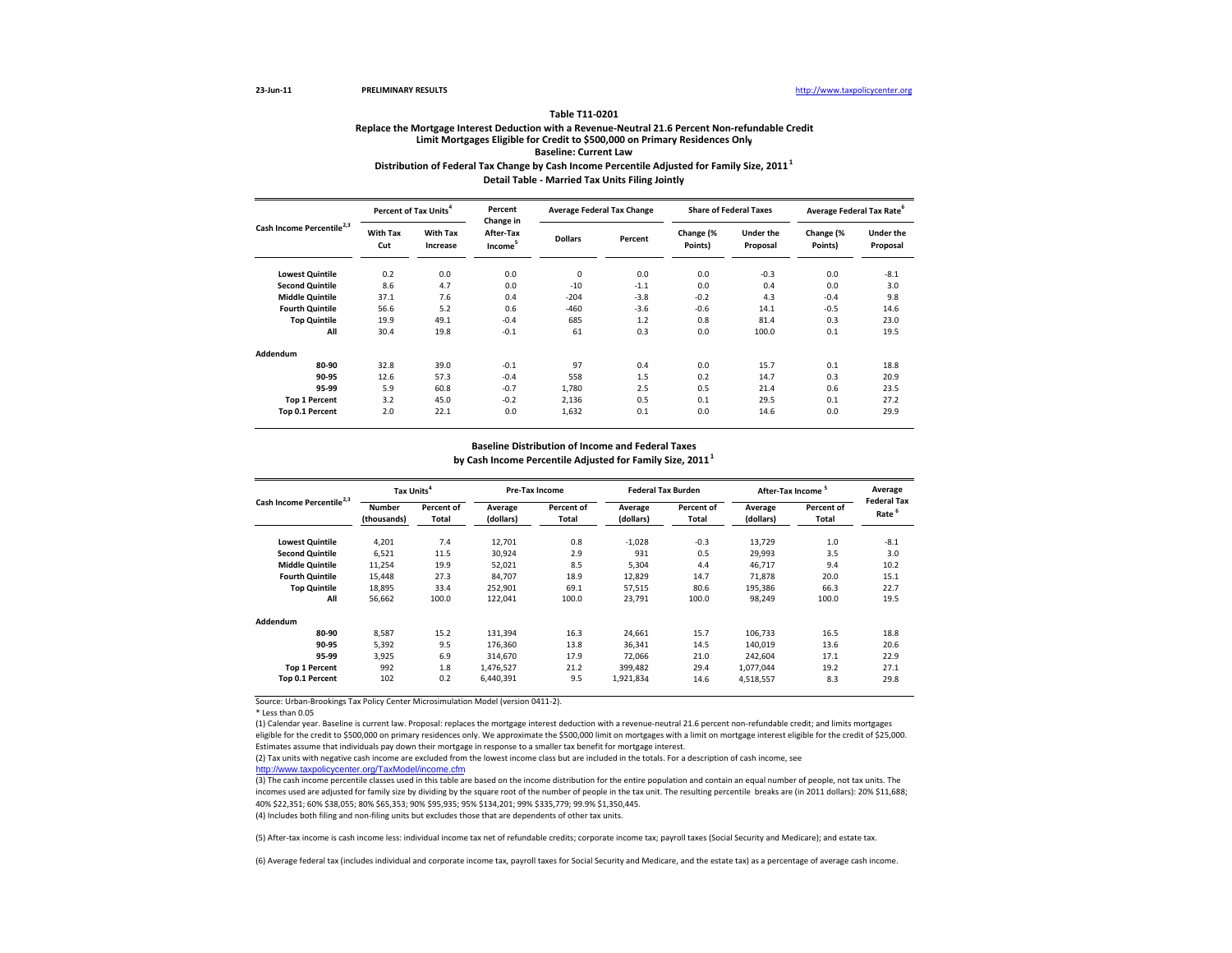#### **Table T11‐0201**

## **Distribution of Federal Tax Change by Cash Income Percentile Adjusted for Family Size, <sup>2011</sup><sup>1</sup> Detail Table ‐ Head of Household Tax Units Replace the Mortgage Interest Deduction with <sup>a</sup> Revenue‐Neutral 21.6 Percent Non‐refundable Credit Limit Mortgages Eligible for Credit to \$500,000 on Primary Residences Only Baseline: Current Law**

**Lowest Quintile** 0.0 0.0 0.0 0 0.0 ‐0.2 ‐16.0 0.0 ‐14.0 **Second** Quintile **d Quintile** 7.8 2.7 0.0 -11 13.2 -0.1 -0.9 0.0 -0.4 **Middlee Quintile** 34.2 5.4 0.4 -151 -3.1 -0.6 30.1 -0.4 11.0 **Fourthh Quintile** 45.7 9.1 0.4 -245 -2.1 -0.4 35.9 -0.4 16.3 **Top Quintile** 15.9 46.5 ‐0.4 540 1.4 1.3 50.9 0.3 22.8 **All** 14.8 4.9 0.1 ‐36 ‐1.1 0.0 100.0 ‐0.1 9.1 **Addendum80‐90** 22.1 41.4 ‐0.2 155 0.8 0.3 16.8 0.2 20.4 **90‐95** 6.5 52.9 ‐0.7 809 2.6 0.3 9.2 0.5 21.8 **95‐99** 6.6 58.0 ‐0.7 1,419 2.5 0.4 11.1 0.6 22.6 **Top 1 Percent** 1.6 48.9 ‐0.3 2,204 0.7 0.2 13.8 0.2 27.7 **Top 0.1 Percent** 3.0 29.6 ‐0.1 2,029 0.1 0.1 6.8 0.0 30.6 **Under theProposal With Tax IncreaseDollars Percent Change (% Points) Under the Proposal Change (% Points) Average Federal Tax Rate<sup>6</sup> With Tax Cut Cash Income Percentile2,3 Percent of TaxPercent Change in After‐TaxIncome<sup>5</sup> Average Federal Tax Change Share of Federal Taxes**

### **Baseline Distribution of Income and Federal Taxes**

**by Cash Income Percentile Adjusted for Family Size, <sup>2011</sup><sup>1</sup>**

| Cash Income Percentile <sup>2,3</sup> | Tax Units <sup>4</sup> |                     |                      | Pre-Tax Income      |                      | <b>Federal Tax Burden</b> |                      | <b>After-Tax Income</b> |                                         |
|---------------------------------------|------------------------|---------------------|----------------------|---------------------|----------------------|---------------------------|----------------------|-------------------------|-----------------------------------------|
|                                       | Number<br>(thousands)  | Percent of<br>Total | Average<br>(dollars) | Percent of<br>Total | Average<br>(dollars) | Percent of<br>Total       | Average<br>(dollars) | Percent of<br>Total     | <b>Federal Tax</b><br>Rate <sup>6</sup> |
| <b>Lowest Quintile</b>                | 7,953                  | 32.6                | 11,391               | 10.5                | $-1,592$             | $-15.9$                   | 12,983               | 13.2                    | $-14.0$                                 |
| <b>Second Quintile</b>                | 7.879                  | 32.3                | 26,611               | 24.2                | $-83$                | $-0.8$                    | 26,694               | 26.8                    | $-0.3$                                  |
| <b>Middle Quintile</b>                | 4,968                  | 20.4                | 43,368               | 24.9                | 4,934                | 30.7                      | 38,434               | 24.3                    | 11.4                                    |
| <b>Fourth Quintile</b>                | 2,487                  | 10.2                | 69,930               | 20.1                | 11,639               | 36.3                      | 58,291               | 18.5                    | 16.6                                    |
| <b>Top Quintile</b>                   | 1,050                  | 4.3                 | 167,924              | 20.4                | 37,714               | 49.6                      | 130,210              | 17.4                    | 22.5                                    |
| All                                   | 24,414                 | 100.0               | 35,432               | 100.0               | 3,270                | 100.0                     | 32,163               | 100.0                   | 9.2                                     |
| Addendum                              |                        |                     |                      |                     |                      |                           |                      |                         |                                         |
| 80-90                                 | 643                    | 2.6                 | 101,291              | 7.5                 | 20,502               | 16.5                      | 80,789               | 6.6                     | 20.2                                    |
| 90-95                                 | 223                    | 0.9                 | 148.577              | 3.8                 | 31,620               | 8.8                       | 116,957              | 3.3                     | 21.3                                    |
| 95-99                                 | 151                    | 0.6                 | 255.857              | 4.5                 | 56.437               | 10.7                      | 199,421              | 3.9                     | 22.1                                    |
| <b>Top 1 Percent</b>                  | 33                     | 0.1                 | 1,194,732            | 4.6                 | 328,715              | 13.6                      | 866,016              | 3.6                     | 27.5                                    |
| Top 0.1 Percent                       | 3                      | 0.0                 | 5,612,443            | 2.0                 | 1,715,081            | 6.7                       | 3,897,362            | 1.6                     | 30.6                                    |

Source: Urban‐Brookings Tax Policy Center Microsimulation Model (version 0411‐2).

\* Less than 0.05

(1) Calendar year. Baseline is current law. Proposal: replaces the mortgage interest deduction with <sup>a</sup> revenue‐neutral 21.6 percent non‐refundable credit; and limits mortgages eligible for the credit to \$500,000 on primary residences only. We approximate the \$500,000 limit on mortgages with <sup>a</sup> limit on mortgage interest eligible for the credit of \$25,000. Estimates assume that individuals pay down their mortgage in response to <sup>a</sup> smaller tax benefit for mortgage interest.

http://www.taxpolicycenter.org/TaxModel/income.cfm (2) Tax units with negative cash income are excluded from the lowest income class but are included in the totals. For <sup>a</sup> description of cash income, see

(3) The cash income percentile classes used in this table are based on the income distribution for the entire population and contain an equal number of people, not tax units. The incomes used are adjusted for family size by dividing by the square root of the number of people in the tax unit. The resulting percentile breaks are (in 2011 dollars): 20% \$11,688; 40% \$22,351; 60% \$38,055; 80% \$65,353; 90% \$95,935; 95% \$134,201; 99% \$335,779; 99.9% \$1,350,445.

(4) Includes both filing and non‐filing units but excludes those that are dependents of other tax units.

(5) After‐tax income is cash income less: individual income tax net of refundable credits; corporate income tax; payroll taxes (Social Security and Medicare); and estate tax.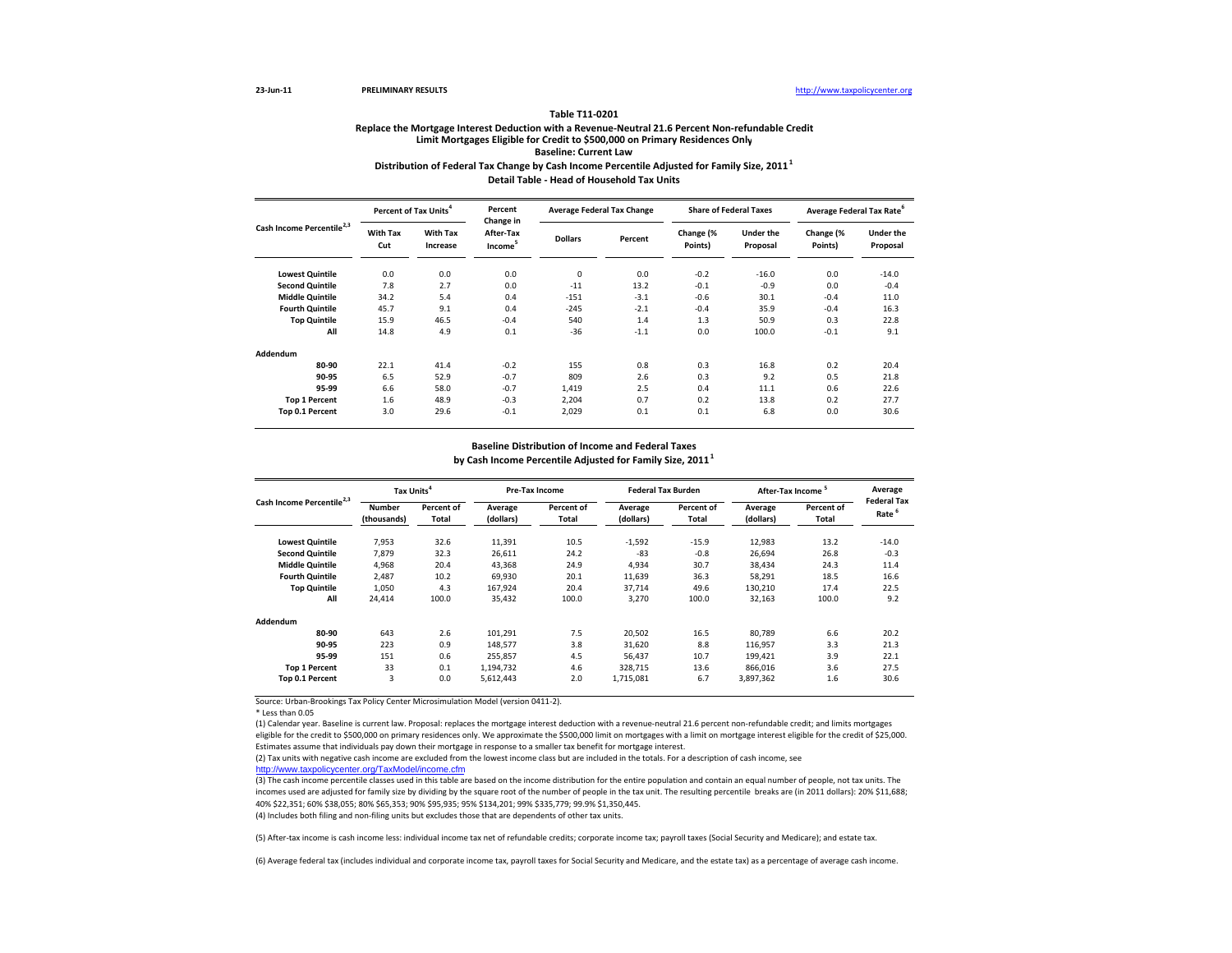#### **Table T11‐0201**

### **Distribution of Federal Tax Change by Cash Income Percentile Adjusted for Family Size, <sup>2011</sup> <sup>1</sup> Detail Table ‐ Tax Units with Children Replace the Mortgage Interest Deduction with <sup>a</sup> Revenue‐Neutral 21.6 Percent Non‐refundable Credit Limit Mortgages Eligible for Credit to \$500,000 on Primary Residences Only Baseline: Current Law**

**Lowest Quintile** 0.1 0.0 0.0 0 0.0 0.0 ‐2.8 0.0 ‐18.2 **Second** Quintile **Quintile** 6.0 5.0 0.0 6 ‐2.2 0.0 ‐0.4 0.0 ‐0.8 **Middlee Quintile** 37.1 11.7 0.4 -164 -2.6 -0.3 7.8 -0.3 11.3 **Fourthh Quintile** 58.2 10.5 0.6 -448 -3.0 -0.7 18.9 -0.5 16.0 **Top Quintile** 11.3 70.1 ‐0.6 1,247 1.9 0.9 76.4 0.5 24.4 **All** 22.5 17.9 ‐0.1 97 0.6 0.0 100.0 0.1 18.0 **Addendum80‐90** 16.6 66.8 ‐0.4 498 1.6 0.2 18.6 0.3 20.5 **90‐95** 8.3 74.3 ‐0.7 1,182 2.7 0.2 11.8 0.6 22.0 **95‐99** 2.5 77.1 ‐1.0 2,934 3.2 0.5 20.2 0.8 25.3 **Top 1 Percent** 2.1 57.4 ‐0.3 3,121 0.6 0.0 25.7 0.2 29.0 **Top 0.1 Percent** 2.2 29.8 0.0 2,473 0.1 ‐0.1 12.2 0.0 31.2 **Under theProposal With Tax IncreaseDollars Percent Change (% Points) Under the Proposal Change (% Points) Average Federal Tax Rate<sup>6</sup> With Tax CutCash Income Percentile2,3 Percent of Tax Units<sup>4</sup> Percent Change in After‐TaxIncome<sup>5</sup> Average Federal Tax Change Share of Federal Taxes**

#### **Baseline Distribution of Income and Federal Taxes**

**by Cash Income Percentile Adjusted for Family Size, <sup>2011</sup> <sup>1</sup>**

| Cash Income Percentile <sup>2,3</sup> | Tax Units <sup>4</sup> |                     |                      | Pre-Tax Income      |                      | <b>Federal Tax Burden</b> |                      | After-Tax Income <sup>5</sup> |                                         |
|---------------------------------------|------------------------|---------------------|----------------------|---------------------|----------------------|---------------------------|----------------------|-------------------------------|-----------------------------------------|
|                                       | Number<br>(thousands)  | Percent of<br>Total | Average<br>(dollars) | Percent of<br>Total | Average<br>(dollars) | Percent of<br>Total       | Average<br>(dollars) | Percent of<br>Total           | <b>Federal Tax</b><br>Rate <sup>6</sup> |
| <b>Lowest Quintile</b>                | 9,624                  | 19.9                | 12,221               | 2.8                 | $-2,225$             | $-2.9$                    | 14,446               | 4.0                           | $-18.2$                                 |
| <b>Second Quintile</b>                | 10,630                 | 22.0                | 30,191               | 7.6                 | $-257$               | $-0.4$                    | 30,447               | 9.3                           | $-0.9$                                  |
| <b>Middle Quintile</b>                | 9,718                  | 20.1                | 53,686               | 12.4                | 6,249                | 8.1                       | 47,436               | 13.3                          | 11.6                                    |
| <b>Fourth Quintile</b>                | 9,731                  | 20.1                | 91.659               | 21.2                | 15,141               | 19.6                      | 76,518               | 21.5                          | 16.5                                    |
| <b>Top Quintile</b>                   | 8,493                  | 17.6                | 279.232              | 56.2                | 66,836               | 75.5                      | 212,396              | 52.1                          | 23.9                                    |
| All                                   | 48,380                 | 100.0               | 87,155               | 100.0               | 15,551               | 100.0                     | 71.604               | 100.0                         | 17.8                                    |
| Addendum                              |                        |                     |                      |                     |                      |                           |                      |                               |                                         |
| 80-90                                 | 4.479                  | 9.3                 | 153,349              | 16.3                | 30,973               | 18.4                      | 122,375              | 15.8                          | 20.2                                    |
| 90-95                                 | 1,994                  | 4.1                 | 204,015              | 9.7                 | 43,711               | 11.6                      | 160,304              | 9.2                           | 21.4                                    |
| 95-99                                 | 1.626                  | 3.4                 | 372.645              | 14.4                | 91,251               | 19.7                      | 281.393              | 13.2                          | 24.5                                    |
| <b>Top 1 Percent</b>                  | 394                    | 0.8                 | 1,704,575            | 15.9                | 490,537              | 25.7                      | 1,214,038            | 13.8                          | 28.8                                    |
| Top 0.1 Percent                       | 37                     | 0.1                 | 8.017.842            | 7.0                 | 2.498.743            | 12.2                      | 5.519.099            | 5.9                           | 31.2                                    |

Source: Urban‐Brookings Tax Policy Center Microsimulation Model (version 0411‐2).

\* Less than 0.05

Note: Tax units with children are those claiming an exemption for children at home or away from home.

(1) Calendar year. Baseline is current law. Proposal: replaces the mortgage interest deduction with <sup>a</sup> revenue‐neutral 21.6 percent non‐refundable credit; and limits mortgages eligible for the credit to \$500,000 on primary residences only. We approximate the \$500,000 limit on mortgages with a limit on mortgage interest eligible for the credit of \$25,000. Estimates assume that individuals pay down their mortgage in response to <sup>a</sup> smaller tax benefit for mortgage interest.

http://www.taxpolicycenter.org/TaxModel/income.cfm

(3) The cash income percentile classes used in this table are based on the income distribution for the entire population and contain an equal number of people, not tax units. The incomes used are adjusted for family size by dividing by the square root of the number of people in the tax unit. The resulting percentile breaks are (in 2011 dollars): 20% \$11,688; 40% \$22,351; 60% \$38,055; 80% \$65,353; 90% \$95,935; 95% \$134,201; 99% \$335,779; 99.9% \$1,350,445.

(4) Includes both filing and non-filing units but excludes those that are dependents of other tax units.

(5) After‐tax income is cash income less: individual income tax net of refundable credits; corporate income tax; payroll taxes (Social Security and Medicare); and estate tax.

<sup>(2)</sup> Tax units with negative cash income are excluded from the lowest income class but are included in the totals. For <sup>a</sup> description of cash income, see